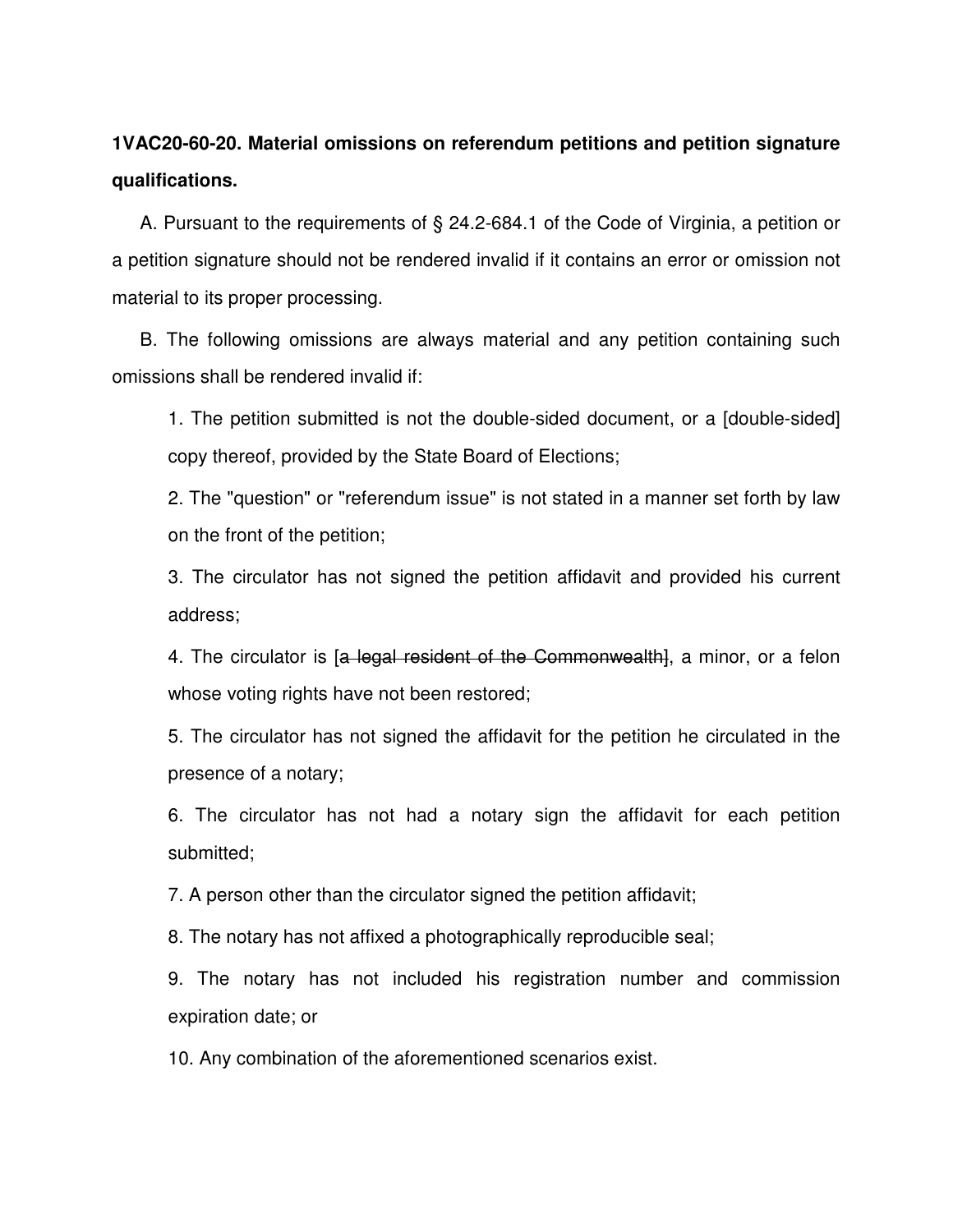C. The following omissions related to individual petition signatures are always material and any petition signature containing such omission shall be rendered invalid if:

1. The signer is not qualified to cast a ballot for the referendum for which the petition was circulated;

2. The signer is also the circulator of the petition;

3. The signer provided an accompanying date that is subsequent to the date upon which the notary signed the petition;

4. The signer did not sign the petition; or

5. The signer provided an address that does not match the petition signer's address in the Virginia voter registration system, unless the signer provided an address that is within the same precinct where a voter is currently registered in the Virginia voter registration system and the signer can be reasonably identified as the same registered voter.

D. The following omissions shall be treated as nonmaterial provided the general registrar can independently and reasonably verify the validity of the petition or signature:

1. An older version of the petition is used (provided that the information presented complies with current laws, regulations, and guidelines);

2. The "election information" including: (i) county, city, or town in which the election will be held; (ii) election type; and (iii) date of election are omitted; or

3. The circulator has not provided the last four digits of his social security number in the affidavit;

4. The signer omits his first name, provided he provides a combination of his first or middle initials or a middle name and last name and address that matches a qualified voter within the Virginia voter registration system;